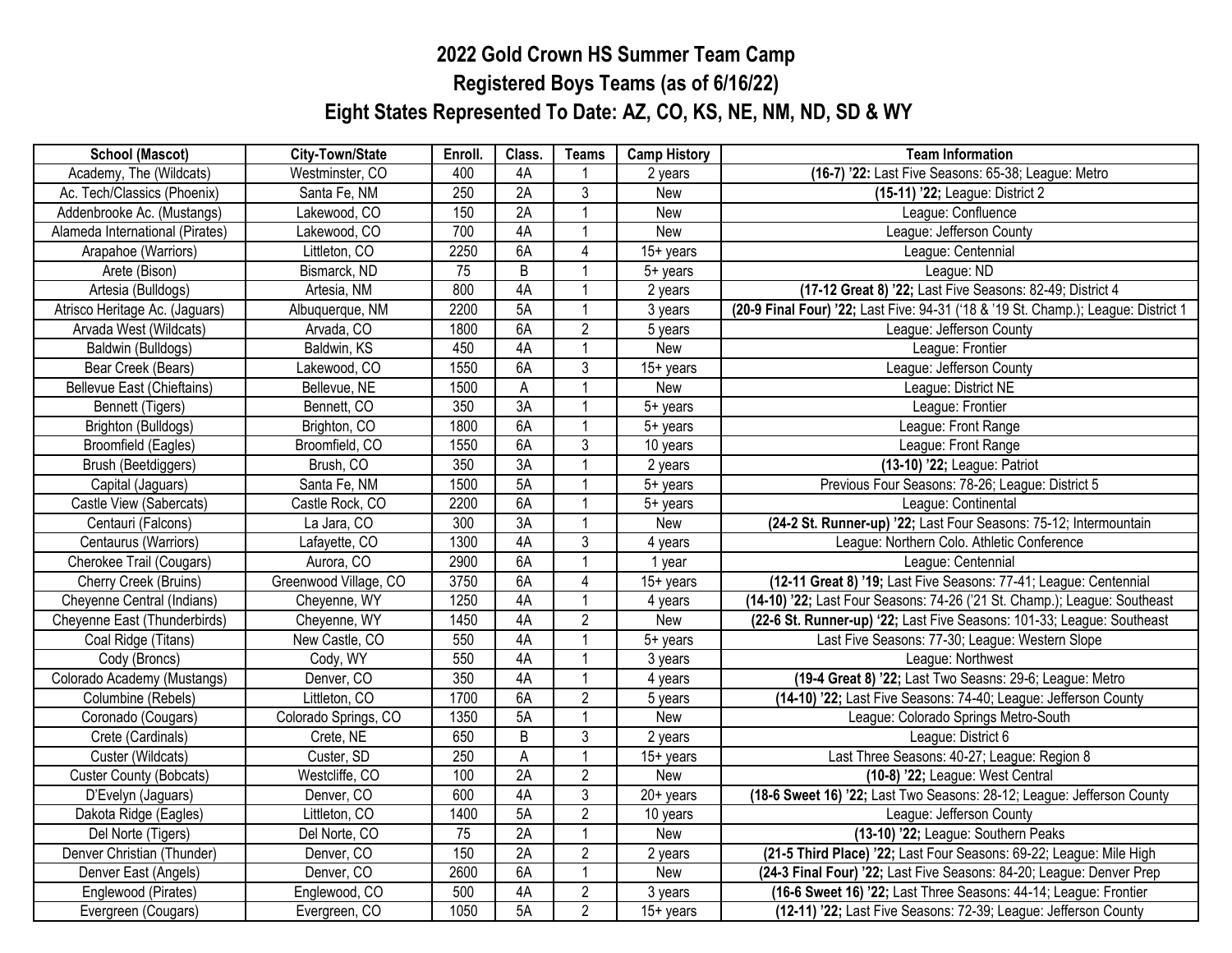| Fort Collins (Lambkinds)        | Fort Collins, CO          | 1950 | 6A              | 3              | New                     | League: Front Range                                                              |
|---------------------------------|---------------------------|------|-----------------|----------------|-------------------------|----------------------------------------------------------------------------------|
| Fossil Ridge (Sabercats)        | Fort Collins, CO          | 2300 | 6A              | 3              | 2 years                 | League: Front Range                                                              |
| Frederick (Warriors)            | Frederick, CO             | 1050 | 5A              | $\overline{3}$ | $10+$ years             | (21-5 Final Four) '22; Last Three Seasons: 45-20; League: Longs Peak             |
| Glenrock (Herders)              | Glenrock, WY              | 150  | 2A              | $\overline{c}$ | 5 years                 | League: Southeast                                                                |
| Golden View Academy (Sentinels) | Golden, CO                | 125  | $\overline{C1}$ |                | New                     | League: Freelance                                                                |
| <b>Grand Valley (Cardinals)</b> | Parachute, CO             | 300  | $\overline{3A}$ |                | 2 years                 | League: Western Slope                                                            |
| Greeley Central (Wildcats)      | Greeley, CO               | 1600 | 5A              |                | New                     | League: Northern Colo. Ath. Conference                                           |
| Green Mountain (Rams)           | Lakewood, CO              | 1100 | 5A              | 3              | $15+$ years             | (18-5) '22: Last Three Seasons 47-17; League: Jefferson County                   |
| Heritage (Eagles)               | Littleton, CO             | 1700 | 6A              | $\overline{3}$ | $\overline{10}$ years   | (14-10) '22; League: Continental                                                 |
| Hill City (Rangers)             | Hill City, SD             | 150  | A               |                | 10 years                | League: Region 8                                                                 |
| Holy Family (Tigers)            | Broomfield, CO            | 650  | 4A              | 3              | $\overline{10}$ + years | (14-10) '22; Last Five Seasons: 72-45; League: Northern Colo. Ath. Conference    |
| Hope Christian (Huskies)        | Albuquerque, NM           | 450  | 4A              | 3              | $5+$ years              | Ten State Championships Since '09; League: District 6                            |
| Hot Springs (Tigers)            | Truth or Consequences, NM | 350  | $\overline{3A}$ |                | 3 years                 | (16-14) '22; Last Five Seasons: 99-37 ('19 & '21 St. Champ.); League: District 3 |
| Hoxie (Indians)                 | Hoxie, KS                 | 150  | 2A              |                | 2 years                 | (16-6) '22; Last Five Seasons: 99-15; League: Mid-Continent                      |
| Kent Denver (Sun Devils)        | Thornton, CO              | 700  | 4A              |                | 5 years                 | (15-8) '22; Last Five Seasons: 75-36; League: Metro                              |
| Legacy (Lightning)              | Broomfield, CO            | 2400 | 6A              | 3              | 3 years                 | (18-9 Great 8) '22; League: Front Range                                          |
| Lincoln Southeast (Knights)     | Lincoln, NE               | 2050 | A               |                | 3 years                 | League: District NE                                                              |
| Littleton (Lions)               | Littleton, CO             | 1300 | 5A              |                | 2 years                 | League: Jefferson County                                                         |
| Los Lunas (Tigers)              | Los Lusna, NM             | 1400 | 5A              |                | 3 years                 | (21-9 Great 8) '22; Last Five Seasons: 99-33; League: District 5                 |
| Lutheran (Lions)                | Parker, CO                | 250  | 4A              | 3              | 4 years                 | (14-9) '22; Last Five Seasons: 90-27; League: Pikes Peak                         |
| McClave (Cardinals)             | McClave, CO               | 100  | 1A              | $\overline{c}$ | 5 years                 | (21-5 St. Champion) '22; League: High Plains                                     |
| McCook (Bison)                  | McCook, NE                | 500  | B               | 1              | New                     | (18-7) '22; League: District 7                                                   |
| Mead (Mavericks)                | Mead, CO                  | 1150 | 5A              | 3              | $5+$ years              | (21-5 Great 8) '22; Last Five Seasons: 93-23; League: Northern Colo. Ath. Conf.  |
| Mesa Ridge (Grizzlies)          | Colorado Springs, CO      | 1300 | 5A              |                | New                     | (16-10 Sweet 16) '22; League: Colorado Springs Metro-South                       |
| Monarch (Coyotes)               | Louisville, CO            | 1700 | 6A              |                | 3 years                 | (15-10) '22; League: Front Range                                                 |
| Mountain Range (Mustangs)       | Westminster, CO           | 2000 | 6A              | $\overline{c}$ | 3 years                 | League: Front Range                                                              |
| Mountain View (Lions)           | Loveland, CO              | 1200 | 5A              | $\overline{c}$ | New                     | League: Longs Peak                                                               |
| Mountain Vista (Eagles)         | Highlands Ranch, CO       | 2350 | 6A              | $\overline{c}$ | 5 years                 | League: Continental                                                              |
| Mullen (Mustangs)               | Denver, CO                | 850  | 6A              | $\overline{c}$ | 15 years                | League: Centennial                                                               |
| Northfield (Nighthawks)         | Denver, CO                | 1250 | 5A              |                | New                     | League: Denver Prep                                                              |
| Northglenn (Norsemen)           | Northglenn, CO            | 2050 | 6A              |                | $10+$ years             | League: Front Range                                                              |
| North Central (Knights)         | Bassett, NE               | 100  | C <sub>2</sub>  |                | New                     | (14-10) '22; League: District 7                                                  |
| North Platte (Bulldogs)         | North Platte, NE          | 1200 | ${\sf A}$       |                | 3 years                 | (13-9) '22; League: District NE                                                  |
| Ogallala (Indians)              | Ogallala, NE              | 300  | $\overline{C}1$ |                | 4 years                 | League: District 12                                                              |
| Palmer (Terrors)                | Colorado Springs, CO      | 1600 | 5A              |                | New                     | (16-9) '22; League: Colorado Springs Metro-South                                 |
| Pecos (Panthers)                | Pecos, NM                 | 150  | 2A              |                | New                     | (24-7 Final Four) '22; Last Five: 119-17 ('19 & '20 St. Champ.); District 6      |
| Peyton (Panthers)               | Peyton, CO                | 200  | 2A              | $\overline{c}$ | New                     | (18-8 Great 8) '22; Last Four Seasons: 64-25; League: Black Forest               |
| Pomona (Panthers)               | Arvada, CO                | 1250 | 5A              | $\overline{c}$ | New                     | League: Jefferson County                                                         |
| Ponderosa (Mustangs)            | Parker, CO                | 1400 | 5A              | $\overline{2}$ | 2 years                 | League: Continental                                                              |
| Prairie View (Thunderhawks)     | Henderson, CO             | 1700 | 6A              | -1             | 1 year                  | (15-9) '22; League: Front Range                                                  |
| Prospect Ridge Ac. (Miners)     | Broomfield, CO            | 200  | 3A              | $\overline{2}$ | 3 years                 | (11-10) '22; League: Metro                                                       |
| Ralston Valley (Mustangs)       | Arvada, CO                | 1850 | 6A              | 3              | $15+$ years             | (17-7 Sweet 16) '22; Last Four Seasons: 64-24; League: Jefferson Co.             |
| Rangeview (Raiders)             | Aurora, CO                | 2250 | 6A              | 3              | 2 years                 | (19-5 Sweet 16) '22; Last Five: 105-15 ('19 & '20 St. Champ.); Denver Prep       |
| Rapid City Central (Cobblers)   | Rapid City, SD            | 1900 | AA              |                | 5+ years                | League: AA Region                                                                |
| Rapid City Christian (Comets)   | Rapid City, SD            | 200  | A               | $\overline{c}$ | 3 years                 | (17-6) '22; Last Five Seasons: 78-33; League: Region 8                           |
| Regis Jesuit (Raiders)          | Aurora, CO                | 1800 | 6A              | $\overline{c}$ | 5 years                 | (15-8 Sweet 16) '22; Last Five Seasons: 76-39; League: Continental               |
|                                 |                           |      |                 |                |                         |                                                                                  |